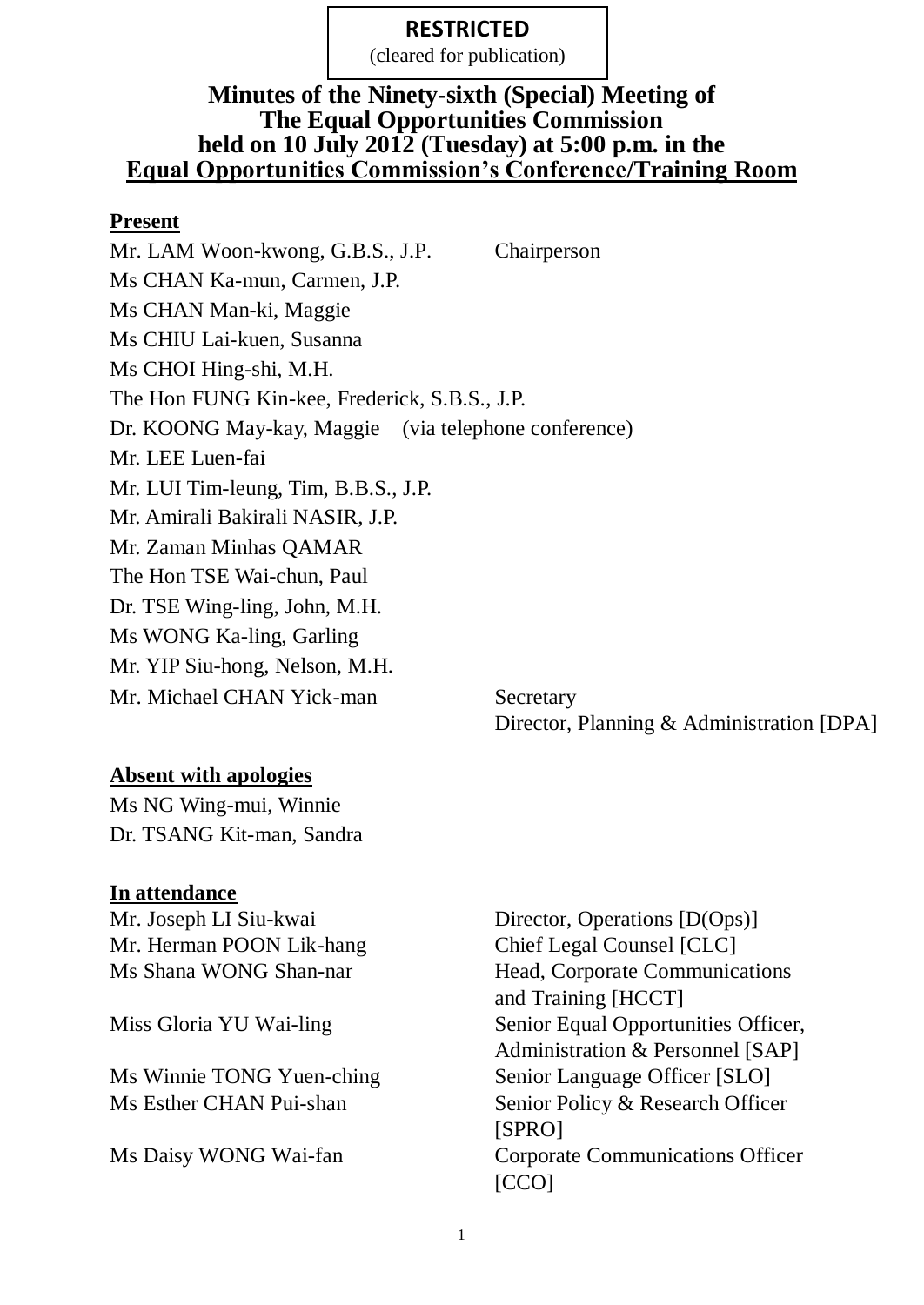(cleared for publication)

#### **I. Introduction**

1. The Chairperson (C/EOC) welcomed all Commission Members (Members) to the  $96<sup>th</sup>$  (Special) Meeting which was convened to discuss the issue of his dual role as Executive Council (ExCo) Convener and Chairperson of the EOC. Dr Maggie KOONG was not in Hong Kong but she would participate in the meeting via telephone conference.

2. Apologies for absence had been received from Ms NG Wing-mui, Winnie and Dr. TSANG Kit-man, Sandra due to out of town business/other prior business engagements.

# **II. The Chairperson's appointment to the ExCo and related matters** (Agenda Item No. 1)

3. C/EOC said that he would provide a background to Members related to his appointment to the ExCo facilitating their discussion on the matter first, and answer questions and queries from Members afterwards. After that, he would ask to be excused from the meeting so that Members could discuss the matter freely and provide their views candidly. Staff of the Secretariat were asked to relay Members' views with names undisclosed to him after the meeting.

4. C/EOC proceeded to provide an account to Members on his considerations made before accepting the CE's invitation for him to join the ExCo as Convener, including any conflict in interests and the possibility of any real role conflict between the Chairperson of EOC and the Convener of ExCo. He explained the functions and composition of the ExCo, its Members' appointment and term of office as stated in Article 54 and Article 55 of the Basic Law. He added that it was stated in Article 56 of the Basic Law that the ExCo of the SAR Government was to be presided over by the Chief Executive. Except for the appointment, removal and disciplining of officials and the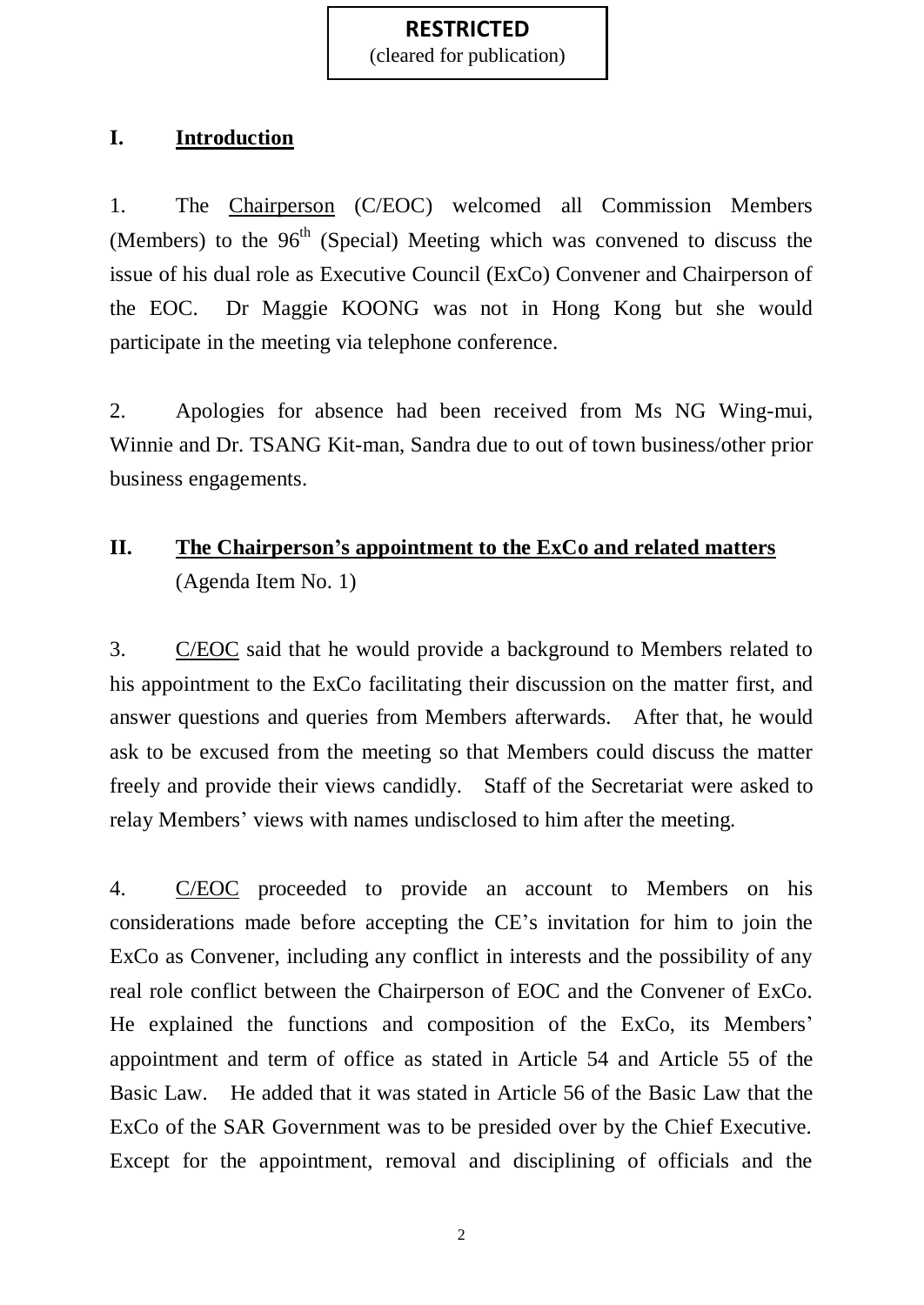(cleared for publication)

adoption of measures in emergencies, the Chief Executive was to consult the ExCo before making important policy decisions, introducing bills to the LegCo, making subordinate legislation, or dissolving the LegCo. If the Chief Executive did not accept a majority opinion of the ExCo, s/he was to put the specific reasons on record. There was no mention of the role of the Convener of ExCo in the Basic Law, but by convention, the ExCo Convener would be from one of the Non-official ExCo Members who would act as a liaison person and sometimes as a spokesperson on behalf of all the Non-official ExCo Members. In short, the ExCo Convener was like an independent policy adviser but did not have any administrative, decision-making or executive power. It was therefore most unlikely that there would be role conflict between the ExCo Convener and the EOC Chairperson.

5. C/EOC noted that there was reference to the "Paris Principles" with regard to the appointment of members of human rights institutions to the ExCo and the concern that the independence of the institutions would be compromised. C/EOC said that the "Paris Principles" referred specifically to the composition and guarantees of independence and pluralism in national institutions and had recommended that representatives of government departments should participate in the deliberations only in an advisory capacity, if included in human rights institutions, to ensure that the independent role of the institution was safeguarded. The EOC also adopted such principles.

*(The Hon Paul TSE and Ms Susanna CHIU joined the meeting respectively at this moment.)*

6. C/EOC noted that there were a lot of discussions and some strong views expressed in the community after his ExCo Convener appointment had been announced. Views expressed included concerns about the potential conflicts of interest arising from the two roles and that his taking up of the ExCo Convener role would undermine the EOC's image of independence. Though he did not consider there were likely conflicts of interest in the two roles, he accepted that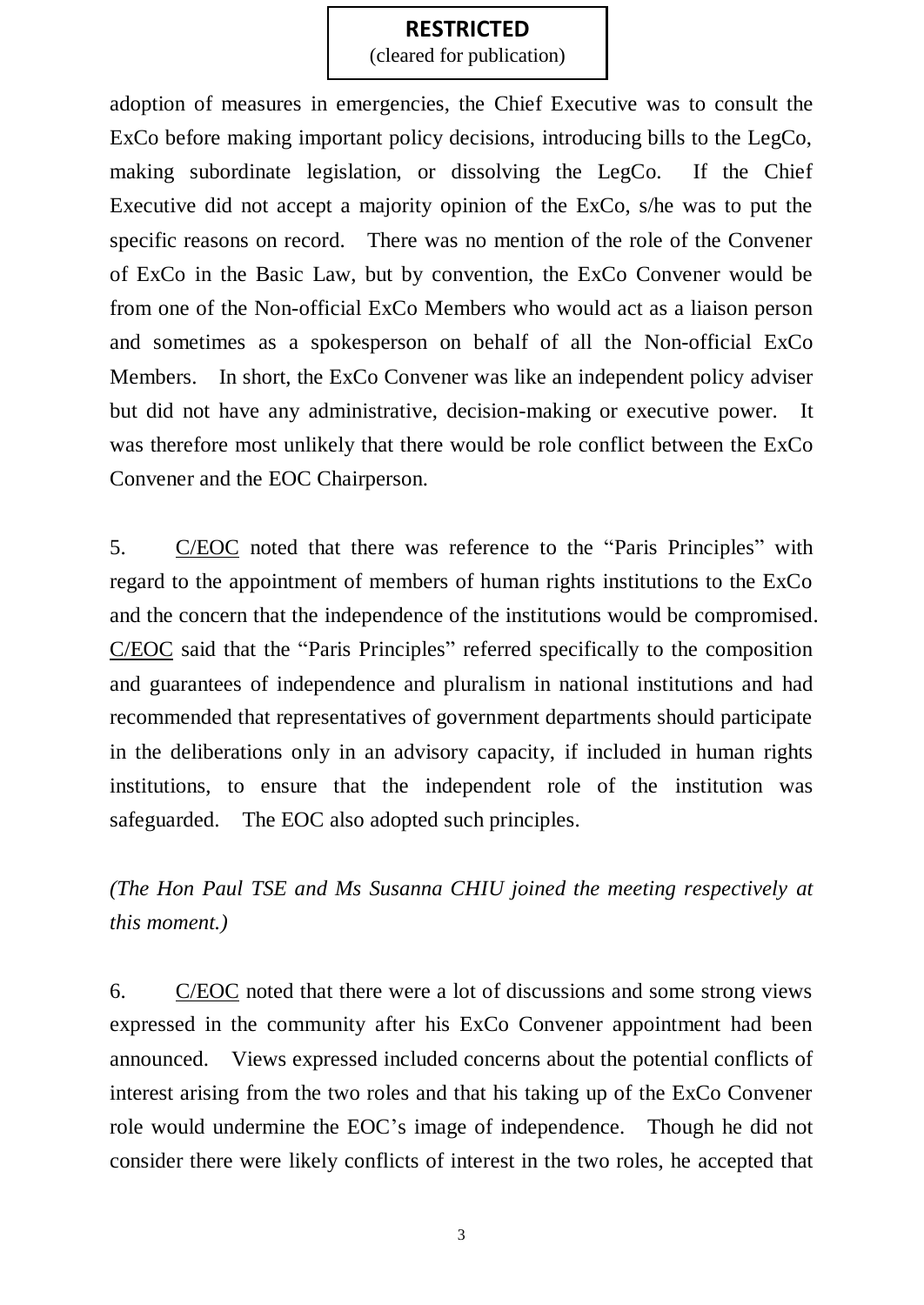(cleared for publication)

there was confusion over his dual role as ExCo Convener and Chairperson of EOC. Hence, he would like to listen to more views of the community and Members before considering the matter further and deciding whether to continue with his dual role. He invited Members' questions before he was to excuse himself from the meeting.

7. A Member was of the view that it was entirely appropriate for C/EOC to stay throughout the meeting so that Members' views and questions could be directly addressed. This view was echoed by other Members and a decision was taken for the Chairperson to stay in the meeting. As an administrative arrangement, the Meeting also agreed that Ms Susanna CHIU, Convener of the Administration and Finance Committee would preside over Members' discussion at this juncture. She would ensure that sufficient time would be allocated to Members who wished to voice their views and pose questions.

*(Ms Susanna CHIU presided over the meeting at this moment.)*

8. Members deliberated on the matter.

## *(The Hon Frederick FUNG joined the meeting at this moment.)*

9. A Member commented that the EOC Board comprised the Chairperson and 16 Members, all of whom were appointed by the Chief Executive of the HKSAR Government and the main source of EOC's funding was from the Government, and all Members of the EOC Board were mindful of the need to act with fairness and independence, which was made possible given the diversified background of Members. As such, he was confident that the work and integrity of EOC would not be compromised despite the Chairperson taking up the Convener role of ExCo. In addition, the EOC had established procedures and guidelines to declare and deal with conflict of interest situations that C/EOC had to fully comply. Hence, the probability of having actual conflict of interest was indeed limited. He then enquired if there had been any actions brought against the Government by the EOC in its past experience.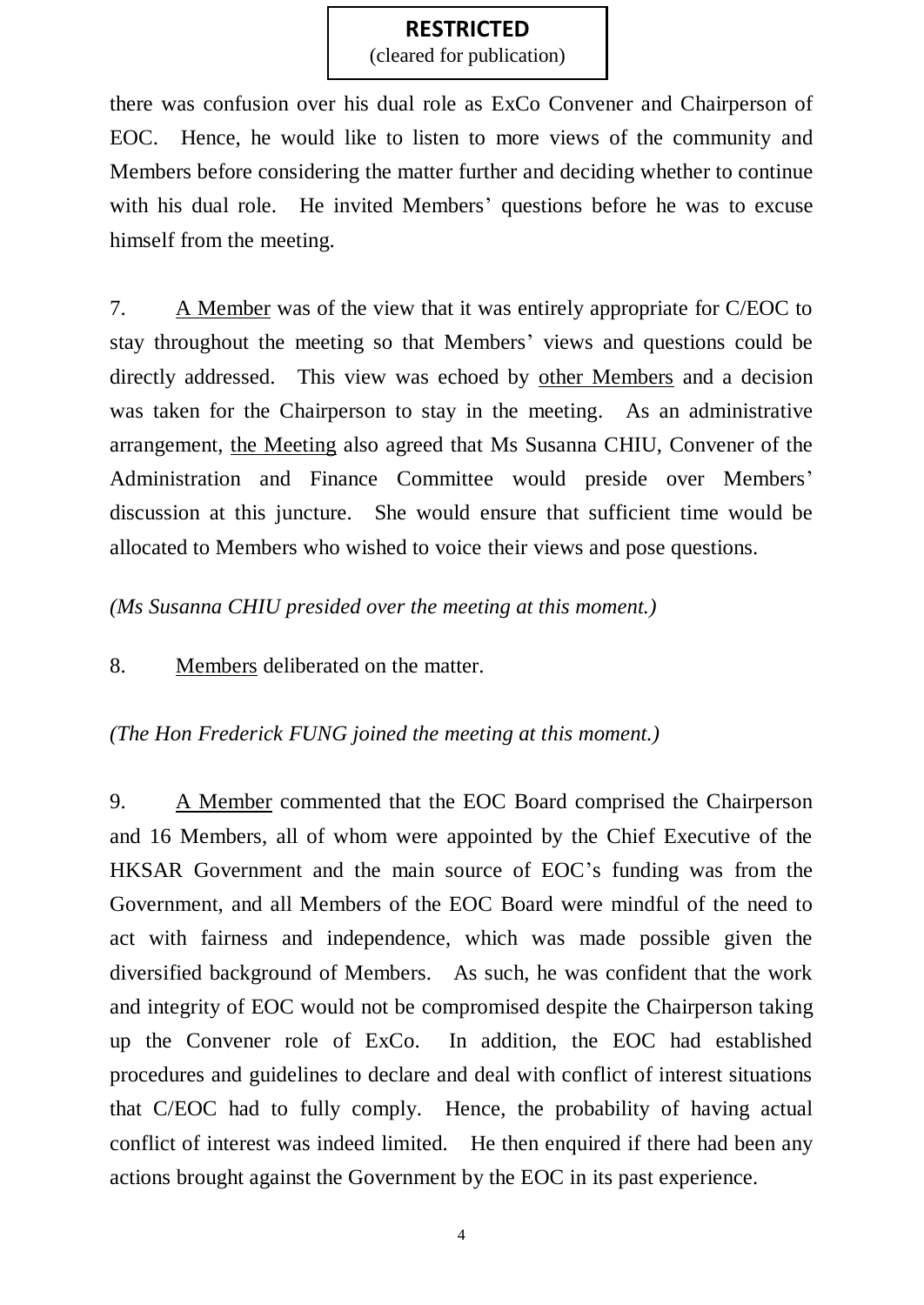(cleared for publication)

10. In response to the above Member's question, C/EOC said that in about 15 years of operation, there were 2 court cases that had been brought against the Government. One was related to the recruitment policy of two government departments and the other on the policy of secondary school places allocation. Both were not considered as important policies that required attention at the ExCo level. In addition, the number of complaints received by the EOC against the Government was relatively small, and in most cases, the issues could be resolved through enhanced communication and change in administrative practice. At present, on the issue related to equal education for ethnic minority students in Hong Kong, apart from other possible alternatives, the EOC could consider using its available power to take action against the Government. Although this might not normally be regarded as an important policy warranting the ExCo's attention, there were established procedures in place to deal with conflicts of interests if the matter was brought to the attention of the ExCo.

11. In response to another Member's question, the Meeting noted that there was in the past one ExCo Member that had been appointed as EOC Board Member.

12. Members expressed their views on C/EOC's appointment to the ExCo. In summary, the majority of Members present were in support of C/EOC to continue to serve in his dual role. They appreciated the role of Non-official Members of ExCo as advisory, bearing no executive authorities. They also understood that Non-official Members did not serve under the Executive Branch of the HKSAR Government and had no executive power. Hence, the chance of real role conflict was minimal. Even if conflict should arise, there were sufficient mechanisms both in ExCo and in EOC to tackle it. Many Members also considered that the Chairperson's role in ExCo would help to promote EOC's work and to more effectively influence the Government to make changes on policy conducive to the development of equal opportunities in Hong Kong.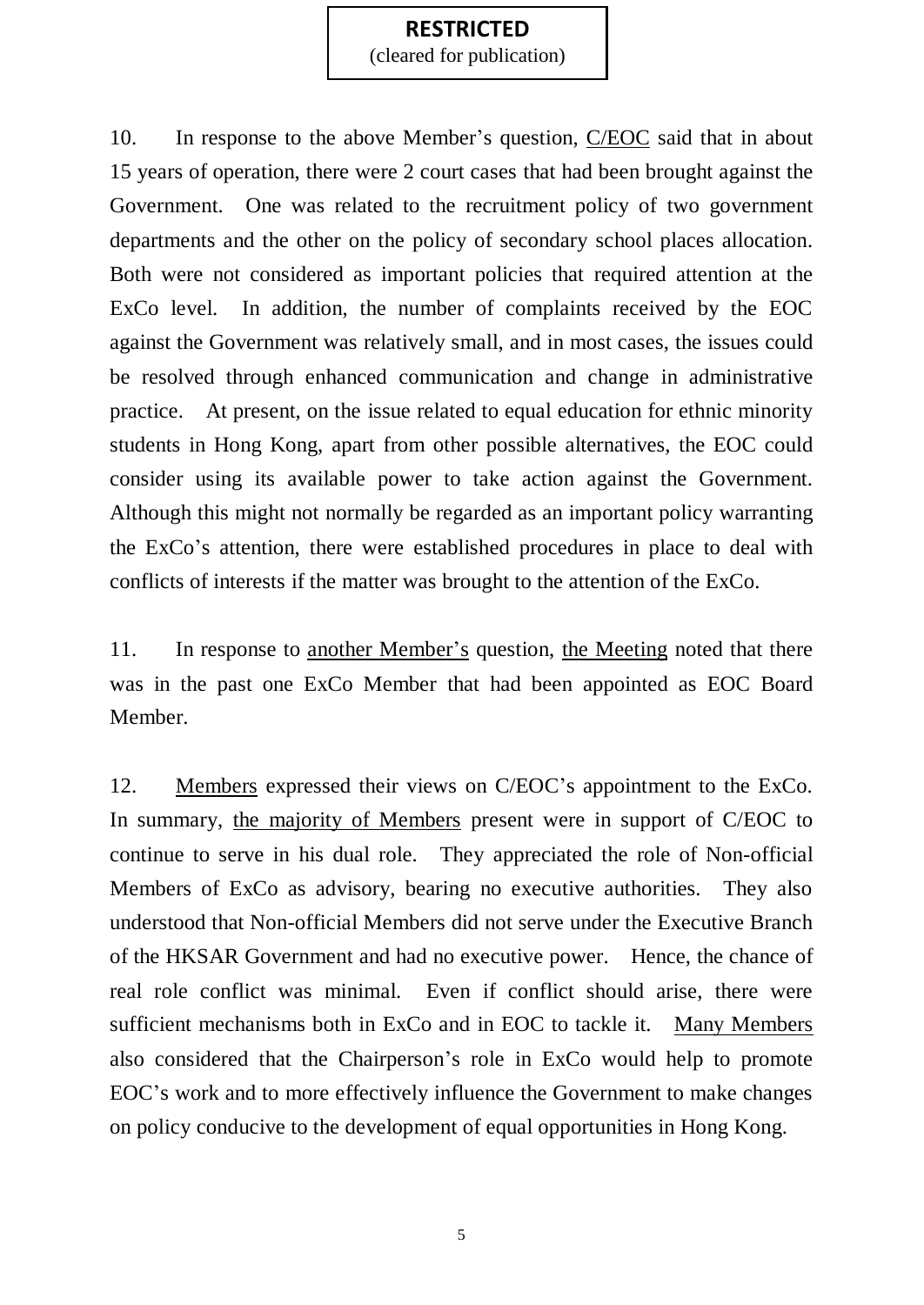(cleared for publication)

13. Some Members in support of the Chairperson's dual role also considered that as ExCo's Convener, C/EOC could monitor the Government's work in relation to equal opportunities more effectively. As in the capacity of ExCo Convener, he could influence the Government in its policy making process at a higher level proactively. It would be more effective than the monitoring after implementation of policies. Some Members also expressed that they would monitor C/EOC's work in the EOC more closely while he was also taking up the appointment as ExCo Convener to ensure that he would continue to properly perform his duties as EOC Chairperson. If in future the work of EOC was adversely affected because of his dual role, Members would not rule out making appropriate demand on him for the benefit of the EOC. Additionally, the public would also continue to monitor C/EOC's work in the ExCo as well as in the EOC.

14. On the other hand, two Members at the meeting strongly objected to the Chairperson's dual role. They were of the view that as EOC's statutory function included monitoring the Government's compliance with the anti-discrimination laws, and there would inevitably be cases involving the Government that EOC had to deal with. While mechanisms were in place for the Chairperson to declare interest or to abstain from the discussions or meetings, it would not be desirable or even feasible in the actual situation. If for instance, the Chairpseron were to be absent from LCC discussions involving government cases, it would undermine the role of the Chair and also adversely affect EOC's operation in complaint handling work. It was also the Chairperson's role to point out defects in government policies and to submit EOC alternative reports for hearing in human rights committees and having dual role in both the EOC and the ExCo would be seen as confusing. They therefore urged the Chairperson to consider taking up one post only. They considered the "Paris Principles" on human rights institutions were not adhered to and that it eroded public confidence on EOC's independence and set a poor precedent.

15. Three Members agreed that it was not an ideal arrangement for C/EOC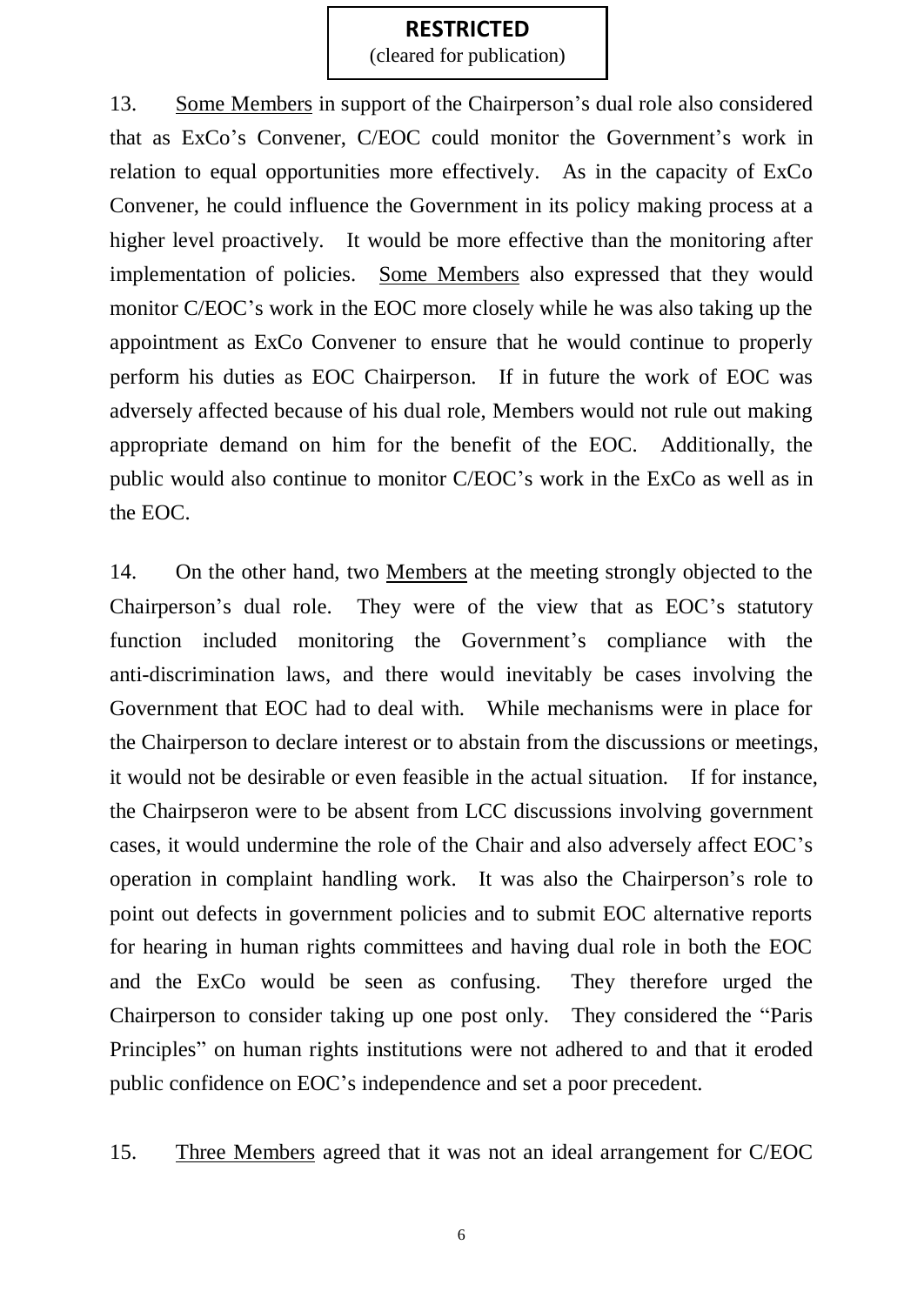(cleared for publication)

to take up the dual role since there could be public confusion over the two roles and perception issues over EOC's independence. They were in support of the Chairperson's dual role after balancing all factors concerned. They believed that the risk of real conflict would be unlikely with the Chairperson in an advisory capacity only in ExCo and his presence there would help advance EOC's work.

16. C/EOC thanked Members for their time spent and the candid views expressed on this matter. He said that he would carefully consider their views as well as the view of Dr Sandra TSANG, which had been sent to him by email. After carefully considered all the views, he would make a decision on the following day and inform Members of his decision before announcing it to the public.

[Post-meeting note: C/EOC issued a media statement on 11 July 2012 announcing that he would carry on with both jobs for the remaining term of his current contract which would end in January 2013. He explained in the statement that he had listened closely to the community in the preceding week, including from EOC's working partners and in particular from Members. He considered that the ExCo convenership a serious appointment. It would be irresponsible of him to walk away from the job when there was no real case of role conflict. Similarly, the Chairperson of the EOC was also a serious appointment to which he had pledged his full three years' service. Given that the job carried statutory duties and was designated by law, there was no acting arrangement to cover the gap should he resign immediately. It would bring serious disruption to EOC's work. Hence, he had decided that he should carry on with both jobs for the remaining term of his current appointment until the end of January 2013. Additionally, he would inform the Government that he would not consider any offer to renew his current contract with EOC and urge the Government to start the selection process for the next Chairperson of the EOC as soon as possible.]